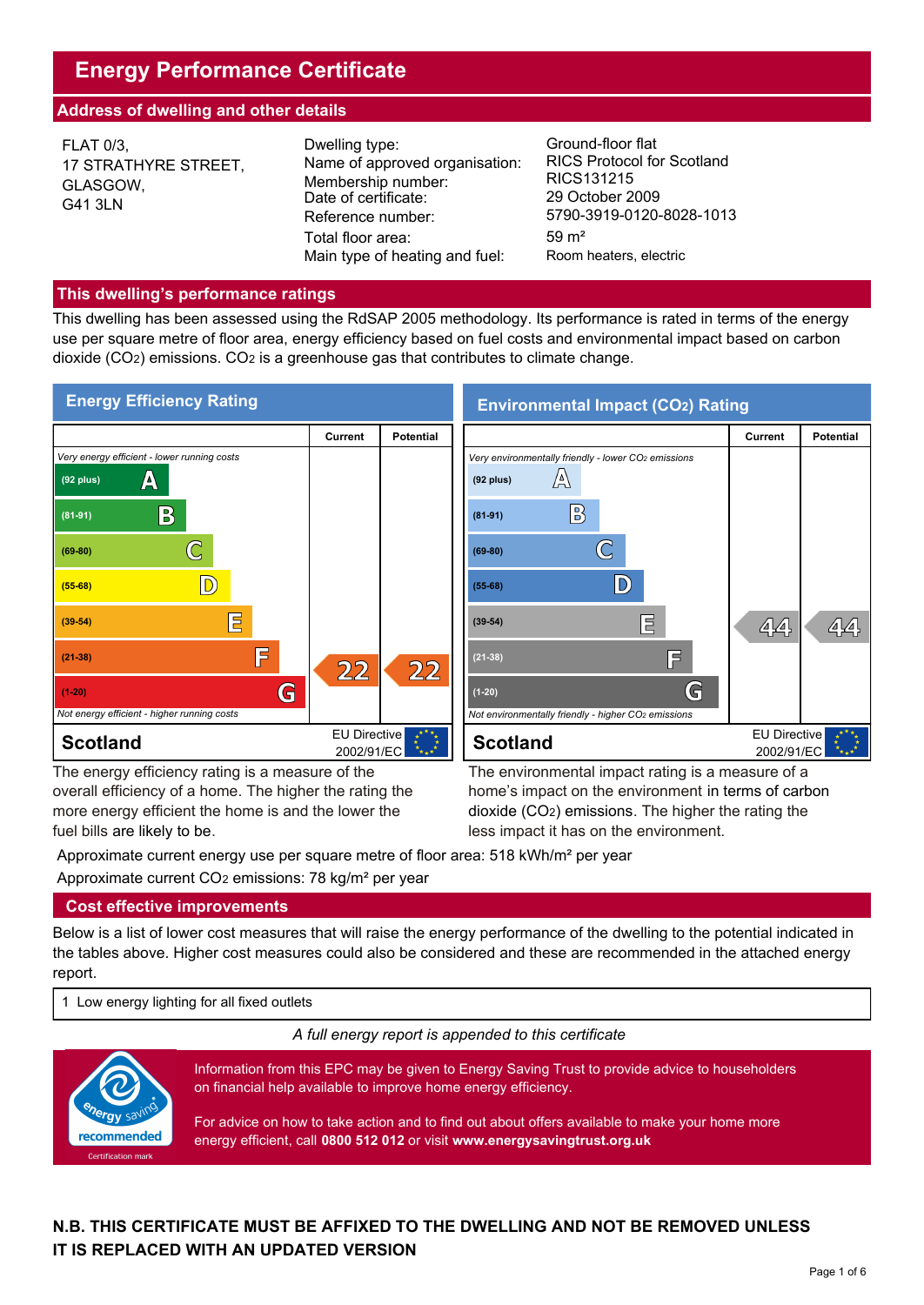# **Energy Report**



The Energy Performance Certificate and Energy Report for this dwelling were produced following an energy assessment undertaken by a member of RICS Protocol for Scotland. This is an organisation which has been approved by the Scottish Ministers. The certificate has been produced under the Building (Scotland) Amendment Regulations 2006 and a copy of the certificate and this energy report have been lodged on a national register.

| Assessor's name:           | Mr. Gavin Hubbert                                 |
|----------------------------|---------------------------------------------------|
| Company name/trading name: | <b>Allied Surveyors</b>                           |
| Address:                   | Herbert House 30 Herbert Street, Glasgow, G20 6NB |
| Phone number:              | 0141 337 75 75                                    |
| Fax number:                | 0141 337 3007                                     |
| E-mail address:            | gavin.hubbert@alliedsurveyors.com                 |

Related party disclosure:

## **Estimated energy use, carbon dioxide (CO2) emissions and fuel costs of this home**

|                          | Current                         | <b>Potential</b>                |
|--------------------------|---------------------------------|---------------------------------|
| Energy use               | 518 kWh/m <sup>2</sup> per year | 512 kWh/m <sup>2</sup> per year |
| Carbon dioxide emissions | 4.6 tonnes per year             | 4.5 tonnes per year             |
| Lighting                 | £60 per year                    | £30 per year                    |
| Heating                  | £732 per year                   | £749 per year                   |
| Hot water                | £414 per year                   | £414 per year                   |

Based on standardised assumptions about occupancy, heating patterns and geographical location, the above table provides an indication of how much it will cost to provide lighting, heating and hot water to this home. The fuel costs only take into account the cost of fuel and not any associated service, maintenance or safety inspection. This certificate has been provided for comparative purposes only and enables one home to be compared with another. Always check the date the certificate was issued, because fuel prices can increase over time and energy saving recommendations will evolve.

## **About the building's performance ratings**

The ratings on the certificate provide a measure of the building's overall energy efficiency and its environmental impact, calculated in accordance with a national methodology that takes into account factors such as insulation, heating and hot water systems, ventilation and fuels used.

Not all buildings are used in the same way, so energy ratings use 'standard occupancy' assumptions which may be different from the specific way you use your home.

Buildings that are more energy efficient use less energy, save money and help protect the environment. A building with a rating of 100 would cost almost nothing to heat and light and would cause almost no carbon emissions. The potential ratings in the certificate describe how close this building could get to 100 if all the cost effective recommended improvements were implemented.

## **About the impact of buildings on the environment**

One of the biggest contributors to global warming is carbon dioxide. The way we use energy in buildings causes emissions of carbon. The energy we use for heating, lighting and power in homes produces over a quarter of the UK's carbon dioxide emissions and other buildings produce a further one-sixth.

The average household causes about 6 tonnes of carbon dioxide every year. Adopting the recommendations in this report can reduce emissions and protect the environment. You could reduce emissions even more by switching to renewable energy sources. In addition there are many simple everyday measures that will save money, improve comfort and reduce the impact on the environment. Some examples are given at the end of this report.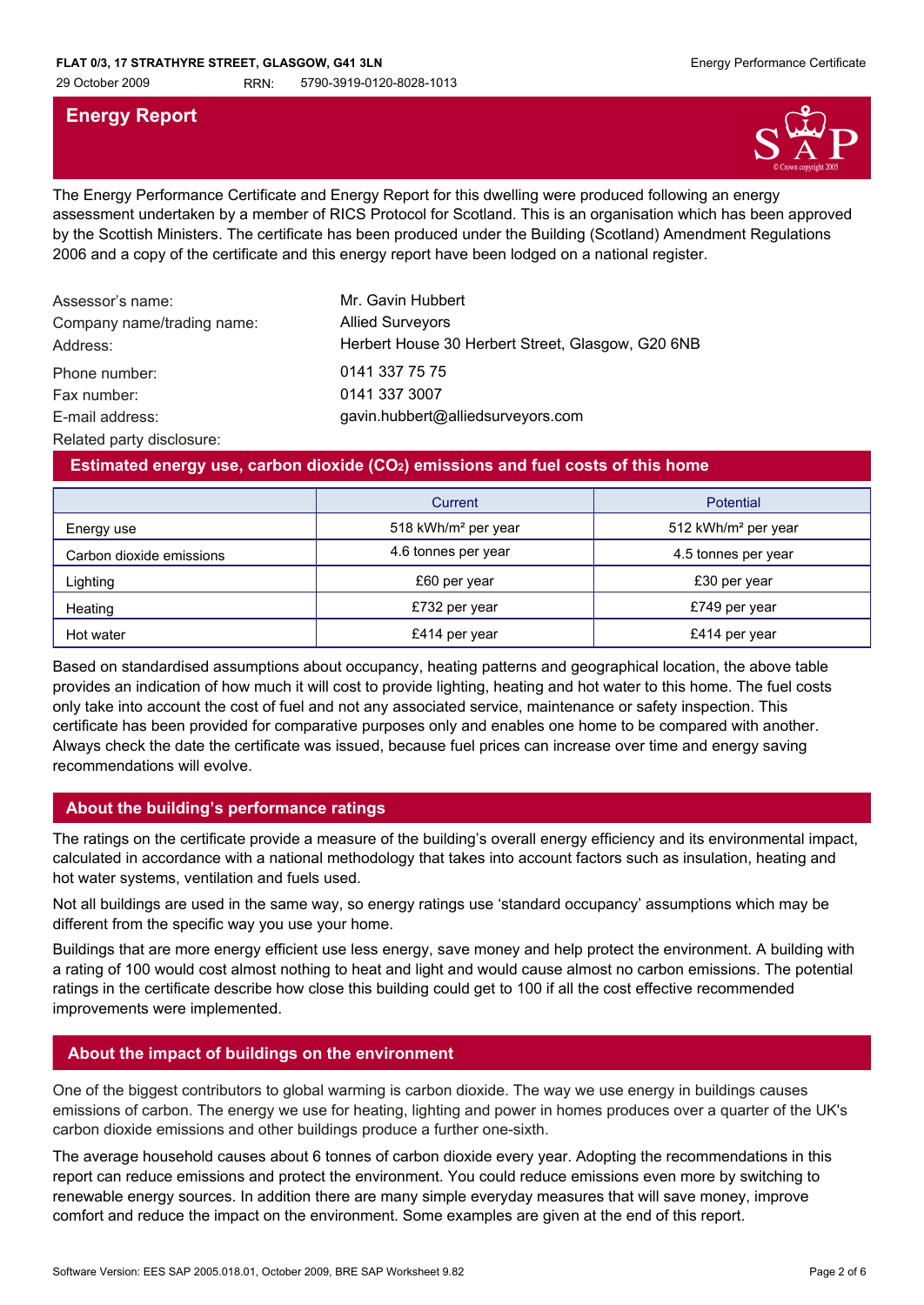## **Summary of this home's energy performance related features**

The following is an assessment of the key individual elements that have an impact on this home's performance rating. Each element is assessed against the following scale: Very poor / Poor / Average / Good / Very good.

| Elements                         | Description                                  |                          | Current performance |  |
|----------------------------------|----------------------------------------------|--------------------------|---------------------|--|
|                                  |                                              | <b>Energy Efficiency</b> | Environmental       |  |
| Walls                            | Sandstone, as built, no insulation (assumed) | Poor                     | Poor                |  |
| Roof                             | (another dwelling above)                     | $\qquad \qquad$          |                     |  |
| Floor                            | Suspended, no insulation (assumed)           |                          |                     |  |
| <b>Windows</b>                   | Fully double glazed                          | Average                  | Average             |  |
| Main heating                     | Room heaters, electric                       | Very poor                | Poor                |  |
| Main heating controls            | No thermostatic control of room temperature  | Poor                     | Poor                |  |
| Secondary heating                | None                                         |                          |                     |  |
| Hot water                        | Electric immersion, standard tariff          | Very poor                | Poor                |  |
| Lighting                         | No low energy lighting                       | Very poor                | Very poor           |  |
| Current energy efficiency rating |                                              | F <sub>22</sub>          |                     |  |
|                                  | Current environmental impact (CO2) rating    |                          | E 44                |  |

## **Low and zero carbon energy sources**

These are sources of energy (producing or providing electricity or hot water) which emit little or no carbon dioxide into the atmosphere. There are none applicable to this home.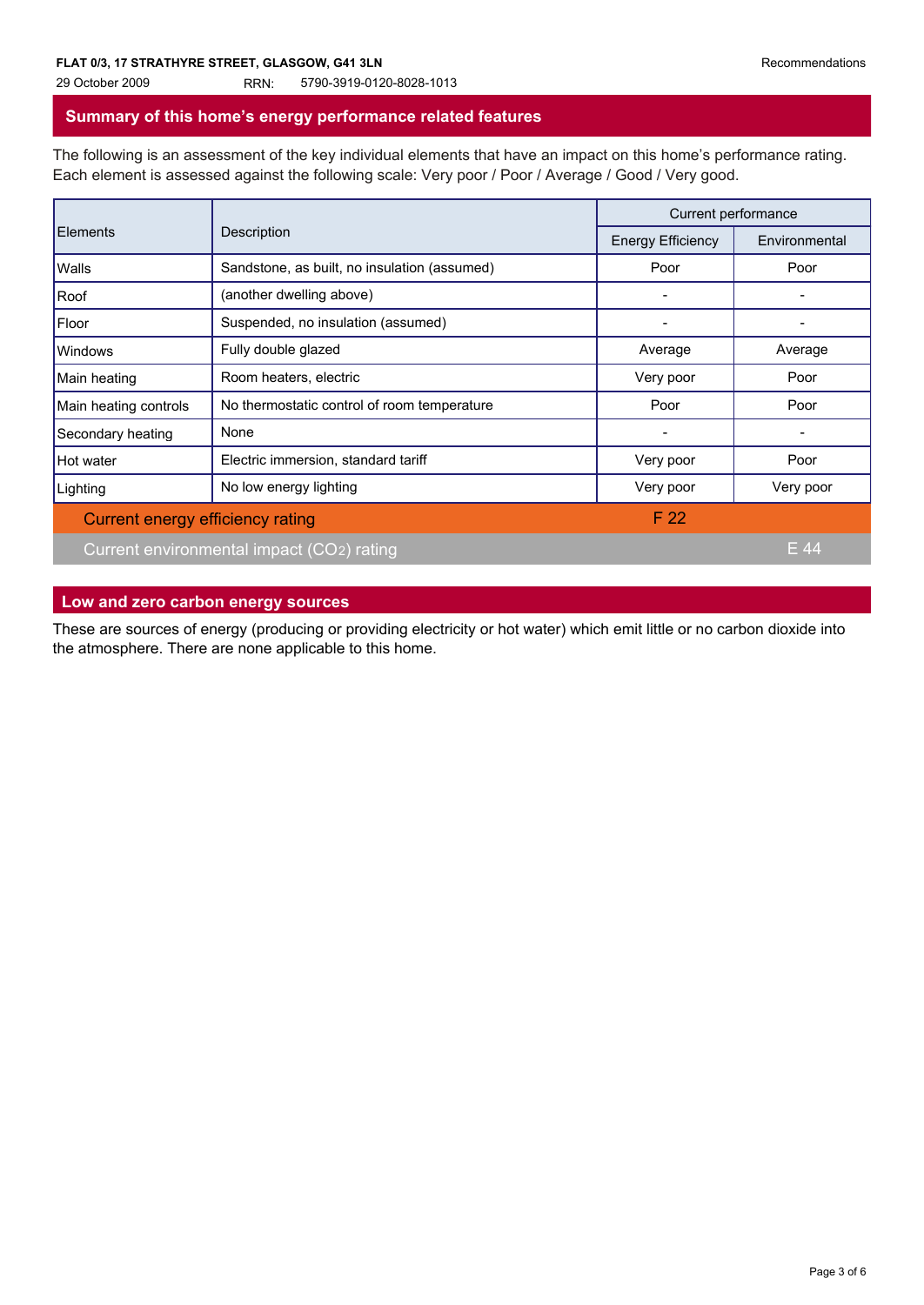### **Recommended measures to improve this home's energy performance**

The measures below are cost effective. The performance ratings after improvement listed below are cumulative, that is they assume the improvements have been installed in the order that they appear in the table. However you should check the conditions in any covenants, warranties or sale contracts, and whether any legal permissions are required such as a building warrant, planning consent or listed building restrictions.

|                                                                             | <b>Typical savings</b>                       | Performance ratings after improvement |                      |
|-----------------------------------------------------------------------------|----------------------------------------------|---------------------------------------|----------------------|
|                                                                             | Lower cost measures (up to £500)<br>per year |                                       | Environmental impact |
| Low energy lighting for all fixed outlets                                   | £13                                          | F 22                                  | E 44                 |
| Sub-total                                                                   | £13                                          |                                       |                      |
| Higher cost measures (over £500)                                            |                                              |                                       |                      |
| Fan assisted storage heaters and dual immersion<br>$\mathbf{2}$<br>cylinder | £607                                         | D 59                                  | E 46                 |
| <b>Total</b>                                                                | £620                                         |                                       |                      |
| Potential energy efficiency rating                                          |                                              | D 59                                  |                      |
| Potential environmental impact (CO2) rating                                 |                                              |                                       | E 46                 |

## **Further measures to achieve even higher standards**

The further measures listed below should be considered in addition to those already specified if aiming for the highest possible standards for this home. Some of these measures may be cost-effective when other building work is being carried out such as an alteration, extension or repair. Also they may become cost-effective in the future depending on changes in technology costs and fuel prices. However you should check the conditions in any covenants, warranties or sale contracts, and whether any legal permissions are required such as a building warrant, planning consent or listed building restrictions.

| 3 50 mm internal or external wall insulation | £95 | D 66 | E 54 |
|----------------------------------------------|-----|------|------|
| <b>Enhanced energy efficiency rating</b>     |     | D 66 |      |
| Enhanced environmental impact (CO2) rating   |     |      | E 54 |

Improvements to the energy efficiency and environmental impact ratings will usually be in step with each other. However, they can sometimes diverge because reduced energy costs are not always accompanied by a reduction in carbon dioxide (CO2) emissions.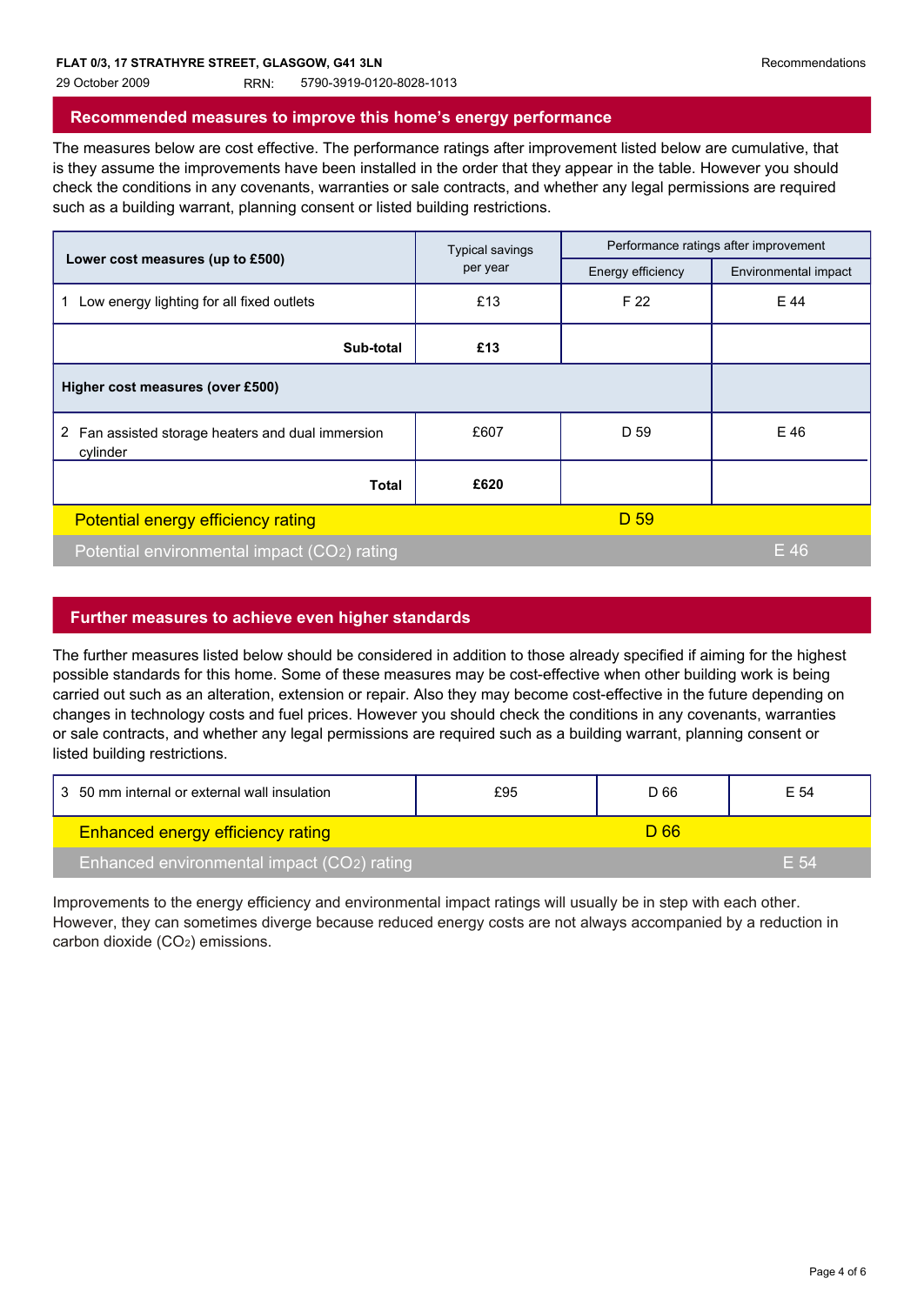# **About the cost effective measures to improve this home's performance ratings**

If you are a tenant, before undertaking any work you should check the terms of your lease and obtain approval from your landlord if the lease either requires it, or makes no express provision for such work.

## **Lower cost measures (typically up to £500 each)**

These measures are relatively inexpensive to install and are worth tackling first. Some of them may be installed as DIY projects. DIY is not always straightforward, and sometimes there are health and safety risks, so take advice before carrying out DIY improvements.

#### **1 Low energy lighting**

Replacement of traditional light bulbs with energy saving recommended ones will reduce lighting costs over the lifetime of the bulb, and they last up to 12 times longer than ordinary light bulbs. Also consider selecting low energy light fittings when redecorating; contact the Lighting Association for your nearest stockist of Domestic Energy Efficient Lighting Scheme fittings.

#### **Higher cost measures (typically over £500 each)**

#### **2 Fan assisted storage heaters**

Modern storage heaters are much less expensive to run than the direct acting, on-peak heating system in the property. A dual-rate electricity supply is required to provide the off-peak electricity that these heaters use; this is easily obtained by contacting the energy supplier. Ask for a quotation for fan-assisted heaters with automatic charge control. A dual-immersion cylinder, which can be installed at the same time, will provide cheaper hot water than the system currently installed. Installations should be in accordance with the national wiring standards. Building regulations may apply to this work, so it is best to obtain advice from your local authority building standards department and from a qualified electrical heating engineer. Ask the heating engineer to explain the options, which might also include switching to other forms of electric heating.

## **About the further measures to achieve even higher standards**

Further measures that could deliver even higher standards for this home. You should check the conditions in any covenants, planning conditions, warranties or sale contracts before undertaking any of these measures. If you are a tenant, before undertaking any work you should check the terms of your lease and obtain approval from your landlord if the lease either requires it, or makes no express provision for such work.

#### **3 Internal or external wall insulation**

Solid wall insulation involves adding a layer of insulation to either the inside or the outside surface of the external walls, which reduces heat loss and lowers fuel bills. As it is more expensive than cavity wall insulation it is only recommended for walls without a cavity, or where for technical reasons a cavity cannot be filled. Internal insulation, known as dry-lining, is where a layer of insulation is fixed to the inside surface of external walls; this type of insulation is best applied when rooms require redecorating and can be installed by a competent DIY enthusiast. External solid wall insulation is the application of an insulant and a weather-protective finish to the outside of the wall. This may improve the look of the home, particularly where existing brickwork or rendering is poor, and will provide long-lasting weather protection. Further information can be obtained from the National Insulation Association (www.nationalinsulationassociation.org.uk). It should be noted that planning permission might be required and that building standards may apply to this work.